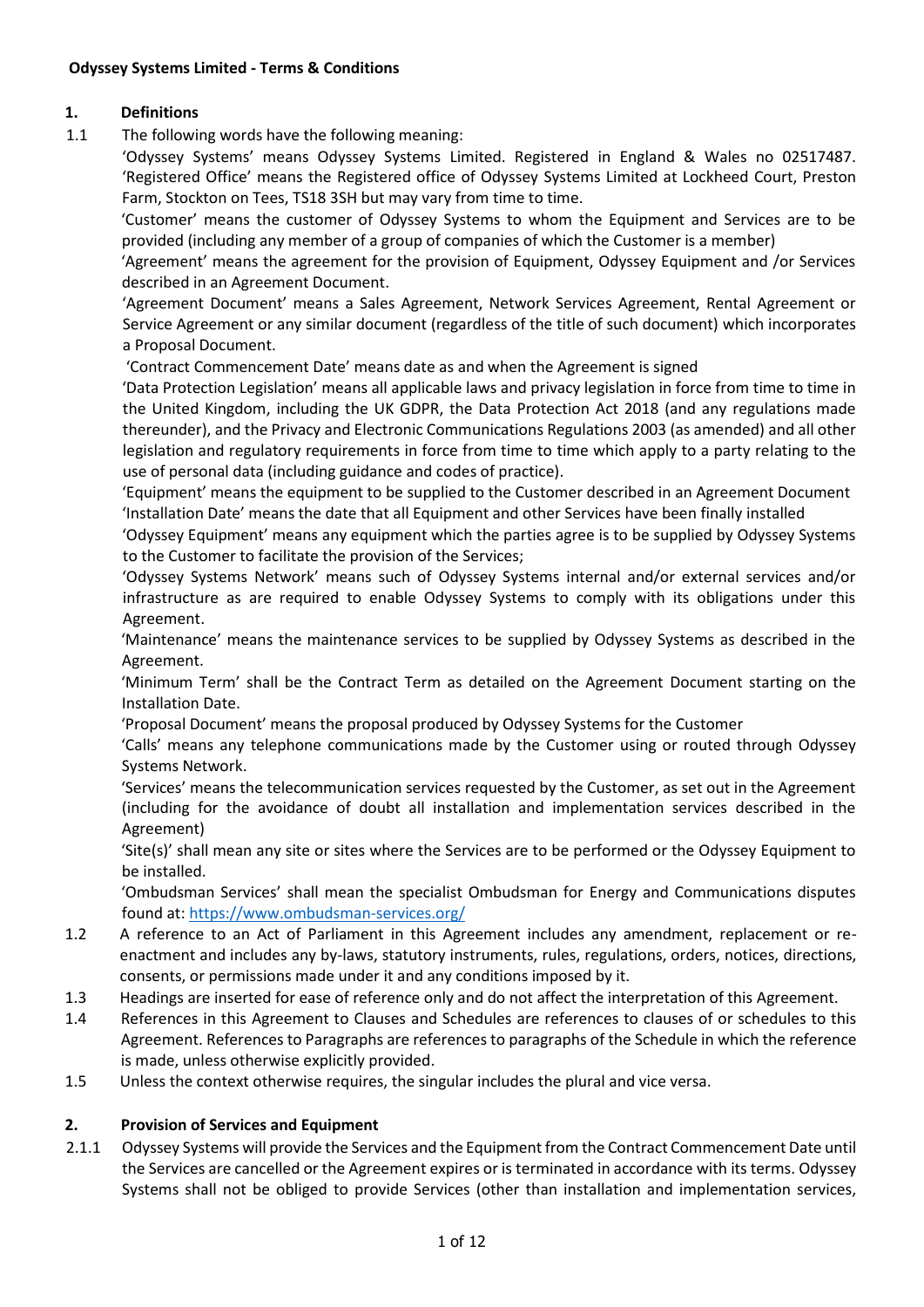which will commence on the Contract Commencement Date) until it receives a signed Agreement Document (either on paper or in electronic format) from the Customer.

- 2.1.2 Odyssey Systems shall deliver the Equipment to the place and on the date specified in the relevant Agreement Document or (if no details are included) to such other place or on such other date as the parties shall agree from time to time. Ownership of the Equipment shall pass to the Customer only upon receipt of payment in full.
- 2.1.3 The Customer shall be responsible for all delivery charges in respect of the Equipment as set out in any relevant invoice.
- 2.2 Odyssey Systems agrees that at any time during the term of the Agreement the Customer shall be permitted to purchase additional Equipment and/or Services subject to the terms of this Agreement by the execution of an additional Agreement Document.
- 2.3 Odyssey Systems hereby warrants represents and undertakes to the Customer that with effect from the Contract Commencement Date and during the term of the Agreement:
- 2.3.1 it has and will have full authority and all necessary rights to enter into the Agreement and to provide the Services supply the Equipment and perform its obligations as set out in the Agreement;
- 2.3.2 it shall comply with all applicable laws enactments orders and other governmental statutory or regulatory requirements and guidance which may from time to time be applicable to the fulfilment of its obligations under the Agreement (including without prejudice to the generality all applicable health and safety laws);
- 2.3.3 the Services will be provided, and the Equipment will be supplied in accordance with the terms of the Agreement and using all reasonable skill care and due diligence and in accordance with best industry practice;
- 2.3.4 the Equipment will conform with the quality descriptions and other particulars stated in the Agreement Document; will comply with all applicable legislation for the time being in force; be of satisfactory quality; fit for any intended uses; and free from all defects in materials and workmanship.
- 2.4 The Customer must notify Odyssey Systems as soon as reasonably practicable when it becomes aware of any fault in the Services and/or the Equipment. Odyssey Systems will use reasonable endeavours to correct any fault as soon as reasonably practicable. If Odyssey Systems provides assistance to the Customer for the resolution of a fault, but it is subsequently discovered that the fault lies with the Customers' equipment or systems, the Customer shall pay Odyssey Systems for resolution of the fault on a time and materials basis at Odyssey Systems' current rates from time to time.
- 2.4.1 In consideration of the payment of the Maintenance Charge, Odyssey Systems shall, as soon as is reasonably practical after notification, provide a maintenance engineer to carry out any maintenance of and repairs and replacements to the Odyssey Equipment or Odyssey Systems Network that may be reasonably requested by the Customer. Odyssey Systems shall carry out any maintenance repairs and replacements (including the provision of any necessary materials and spare parts and reprogramming of software which is not accessible to the Customer through normal operating procedures) as shall be necessary as a result of fair wear and tear arising from the proper installation of the Odyssey Equipment or Odyssey Systems Network. Maintenance and repair works will be carried out during normal working hours as defined in clause 5.4 of this Agreement.
- 2.4.2 Any maintenance, repairs or replacements or Customer visits caused other than by fair wear and tear arising from the proper operation of the Odyssey Equipment or Odyssey Systems Network may be carried out at the Customer's expense at Odyssey Systems current charges. All maintenance, repairs or replacements may be carried out at the premises where the equipment is installed or elsewhere at the option of Odyssey Systems.
- 2.4.3 Cabling not provided by Odyssey Systems must be installed to the relevant standards. No maintenance or fault finding can be performed on third party cabling and faults due to third party cabling will be chargeable in accordance with clause 2.4.
- 2.5 Unless otherwise specified in the Agreement document, either party may cancel the provision of all or any of the Equipment and/or Services by giving 30 days written notice to the other party once the Minimum Term has expired.
- 2.6 The Customer may cancel the provision of Services (including Calls) and the supply of Equipment before the expiry of the Minimum Term subject to the payment of early termination charges as detailed in clause 11.7.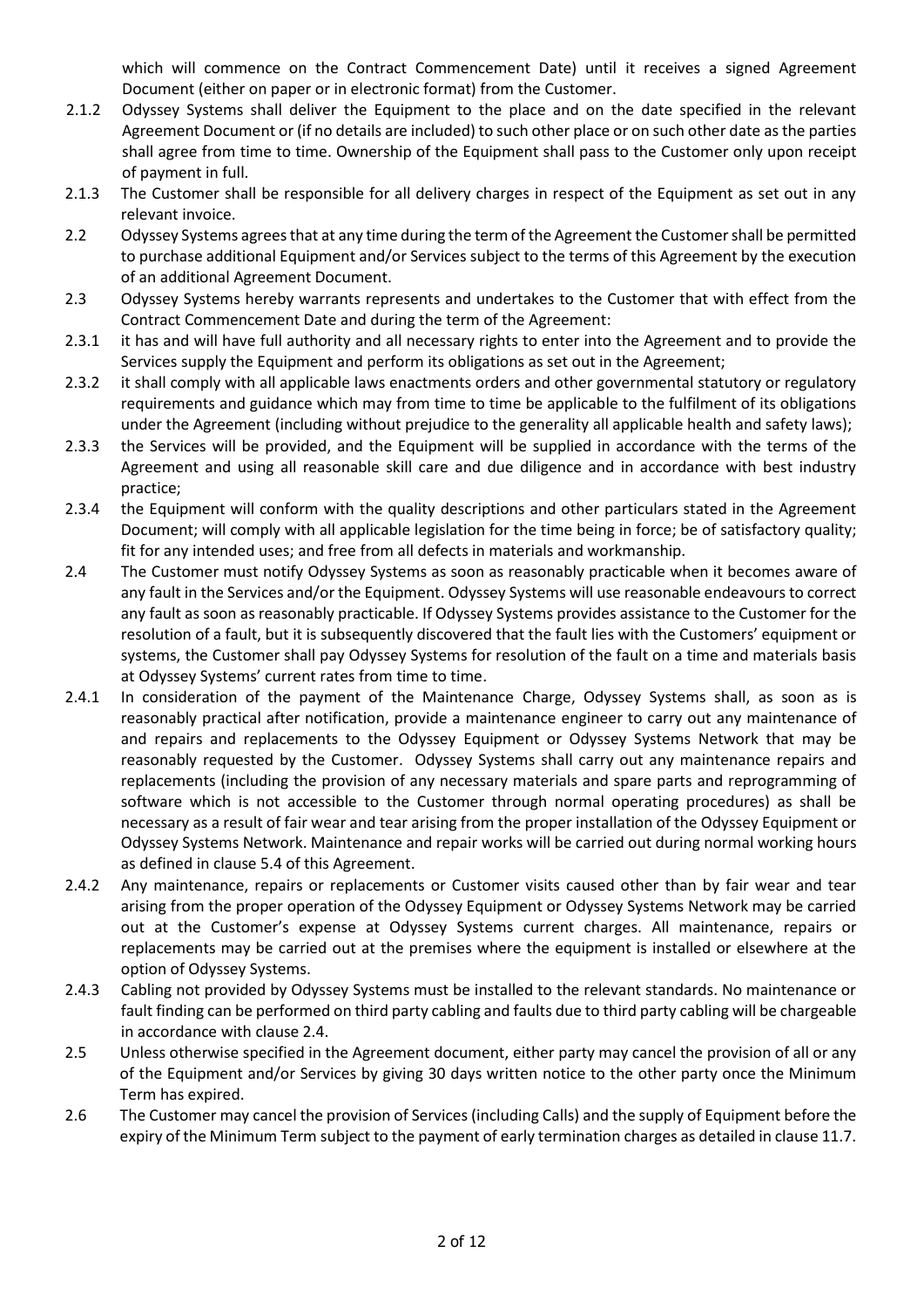# **3. Changes to the Odyssey Systems Network, Services or Equipment**

- 3.1 Subject to clauses 3.2 and 3.3 Odyssey Systems may at any time change the Odyssey Systems Network, the Services or any Odyssey Equipment:
	- if it needs to do so to comply with any applicable safety or other statutory requirements; or
	- where the change does not materially detract from the quality or performance of the Services the Equipment and/or the Odyssey Equipment.
- 3.2 Odyssey Systems will give the Customer such notice as shall be reasonable of its intention to make any changes in accordance with clause 3.1, including any changes in instructions for the Customer (including passwords, access codes, service limitations etc).
- 3.3 Odyssey Systems shall have the right to charge the Customer for costs incurred for any changes made under Clause 3.1 (or where any such changes are made to a system, to charge to the Customer a fair proportion of such costs).
- 3.4 Odyssey Systems shall be entitled to install such updates to the Services and the Equipment as it deems necessary or desirable. The Customer grants authority for Odyssey to install such updates. In the event that an update causes any failure of the Services or the Equipment, Odyssey Systems shall use reasonable endeavours to reinstate the previous version of any software. Nothing in this clause shall remove the requirement of the Customer to maintain appropriate backups of their systems and information. Odyssey Systems will not be liable for any loss of system(s) or information where the Customer has not done so.
- 3.5 Odyssey Systems reserve the right to make urgent changes necessary for the security and performance of the Odyssey Systems Network, Services, Odyssey Equipment or Equipment. This may on occasion include a short period of downtime which Odyssey Systems will endeavour to keep to a minimum.

## **4. Compliance with laws and obligations**

- 4.1 The Customer must ensure that it complies at all times with all laws and obligations, including any licence under the Communications Act 2003 and any other Acts of Parliament which are applicable to the Customer. The Customer must obtain any relevant consents and approvals for the installation and use of any Odyssey Equipment at the Site. Odyssey Systems will have no liability under this Agreement for failure to comply with its obligations in any case where the Customer does not comply with any such relevant laws or obligations and/or does not obtain the necessary consents or approvals.
- 4.2 The Customer must hold or obtain all consents, licences, permissions and authorisations needed so that Odyssey Systems can provide the Services at the Site(s) and keep them up to date, including for:
	- (a) making any alterations to the Site
	- (b) getting into the Site
	- (c) dealing with any local authorities, landlords or owners of the Site; and
	- (d) installation of any Equipment or Odyssey Equipment.

## **5. Sites**

- 5.1 The Customer must prepare the Site(s) in accordance with Odyssey Systems reasonable instructions so that any Odyssey Equipment can be installed. Unless otherwise agreed between the parties, the Customer will meet the costs of preparing the Site(s).
- 5.2 The Customer must provide adequate electricity supply and suitable earth connection in the room for the operation of any Odyssey Equipment to be installed at the Site(s).
- 5.3 The Customer must assist and co-operate with Odyssey Systems to enable Odyssey Systems to carry out its obligations under this Agreement, including giving access to the Site(s) to install and maintain the Odyssey Equipment.
- 5.4 Odyssey Systems will normally carry out installation and maintenance work referred to in Clause 5.3 during normal working hours (8am to 5pm Monday to Friday) but may, on reasonable notice (which will not be less than 24 hours except in an emergency) require the Customer to provide access at other times. At the Customer's request Odyssey Systems may agree to work outside normal working hours but the Customer will be required to pay any relevant overtime charges for relevant staff.
- 5.5 Odyssey Systems will comply with all applicable health and safety laws when it undertakes installation and maintenance work under this Clause.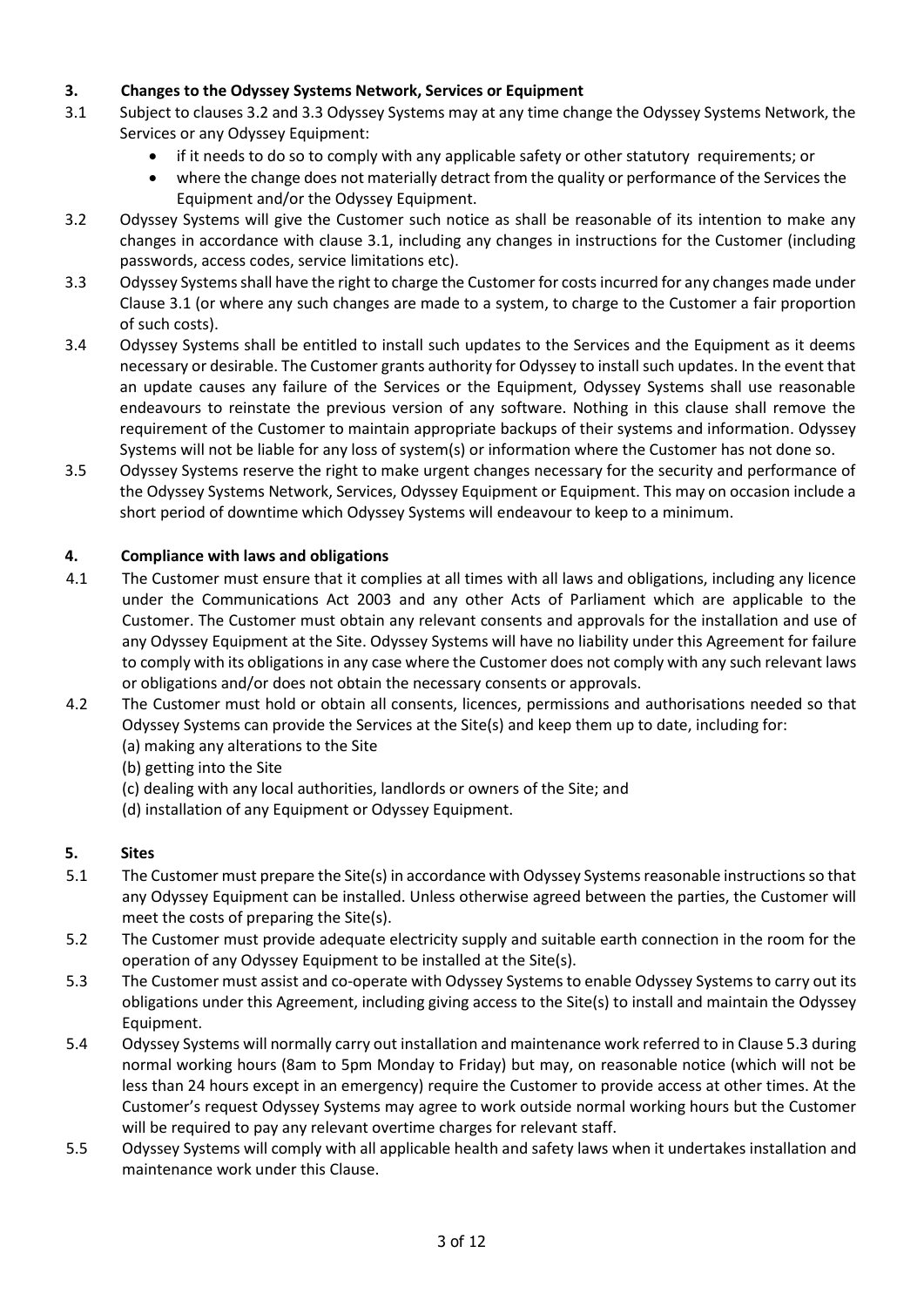# **6. Odyssey Equipment**

- 6.1 If Odyssey Systems provides the Customer with any Odyssey Equipment (other than where the Customer separately buys or leases such Odyssey Equipment from Odyssey Systems under separate terms):
	- (a) the Odyssey Equipment will remain Odyssey Systems property at all times; and
	- (b) the Customer will not interfere with or modify the Odyssey Equipment and will not remove or alter any identification mark on the Odyssey Equipment showing that it is owned by Odyssey Systems; and
	- (c) when the ownership of the Odyssey Equipment is relevant, the Customer will make clear to third parties that the Odyssey Equipment is Odyssey Systems property; and
	- (d) the Customer will use reasonable endeavours to ensure that the Odyssey Equipment is safely and appropriately used by its staff whilst it is in the Customer's custody and shall ensure that it is used, cleaned and maintained in accordance with all instructions provided by Odyssey Systems. It is the Customer's responsibility to procure and maintain an appropriate insurance policy for the Odyssey Equipment; and
	- (e) the Customer must keep the Odyssey Equipment at the Site in accordance with Odyssey Systems reasonable instructions; and
	- (f) the Customer must permit Odyssey Systems to inspect or test the Odyssey Equipment remotely at such times as may be agreed between Odyssey Systems and the Customer, such agreement not to be unreasonably withheld or delayed; and
	- (g) the Customer must not attempt to let, sell, charge or otherwise deal with the Odyssey Equipment; and
	- (h) in the event that any execution or distress is levied or used against the Odyssey Equipment or if the Odyssey Equipment is seized under or affected by any distress, execution or other legal process the Customer shall give Odyssey prompt notice of the same.
- 6.2 The Customer will be liable to Odyssey Systems for any loss or damage to the Odyssey Equipment resulting from the Customer's failure to comply with its obligations under the Agreement. The Customer must notify Odyssey Systems as soon as it becomes aware of any loss or damage to the Odyssey Equipment.
- 6.3 Odyssey Systems will provide all maintenance for the Odyssey Equipment. Odyssey Systems may either remotely (or at the Site by prior arrangement), make or procure any inspection, test, modification, change, addition to or replacement of any Odyssey Equipment provided Odyssey Systems acts in a reasonable manner.

## **7. Provisions relating to Services**

- 7.1 The Customer will use the Services in accordance with any reasonable operating instructions Odyssey Systems may provide.
- 7.2.1 The Customer will use all reasonable endeavours to ensure that the Services are not used for the sending of any defamatory, offensive or abusive, or obscene or menacing material or in a manner which infringes the rights of any person (including rights of copyright or confidentiality), or for any person to person sharing or networking and if any award is made against Odyssey Systems in favour of any person as a direct consequence of any such use then subject to clause 7.2.2 the Customer will promptly reimburse such amounts to Odyssey Systems.
- 7.2.2 In the event that any claim is made against Odyssey as in relation to matters referred to in clause 7.2.1, Odyssey shall take all reasonable steps to ensure that any such claim is dealt with promptly, in accordance with good legal and commercial practice, in a manner which ensures that any claim and/or award is mitigated so far as possible.
- 7.2.3 Odyssey Systems service descriptions specify current limits on bandwidth and disk utilisation. Where limits are not specifically defined Odyssey Systems shall use its own judgment to define those limits. The use of bandwidth or disk space in excess of those limits is not permitted. The total number of bytes transferred determines bandwidth utilisation. The total number of bytes required to store data determines disk utilisation. If Odyssey Systems determines that excessive bandwidth or disk space utilisation is adversely affecting Odyssey System's ability to provide service, Odyssey Systems may take immediate action. Odyssey Systems will attempt to notify the Customer by telephone, letter or email as soon as possible.
- 7.3 All Services are subject to fair use. In the event that the Customer's usage of the Services exceeds the limits of what Odyssey Systems considers (at its absolute discretion) to be "fair use", Odyssey Systems reserves the right to (i) suspend the Services until the start of the next period for the purposes of the fair use policy or (ii) restrict the Customer's usage of the Services until the start of the next period for the purposes of the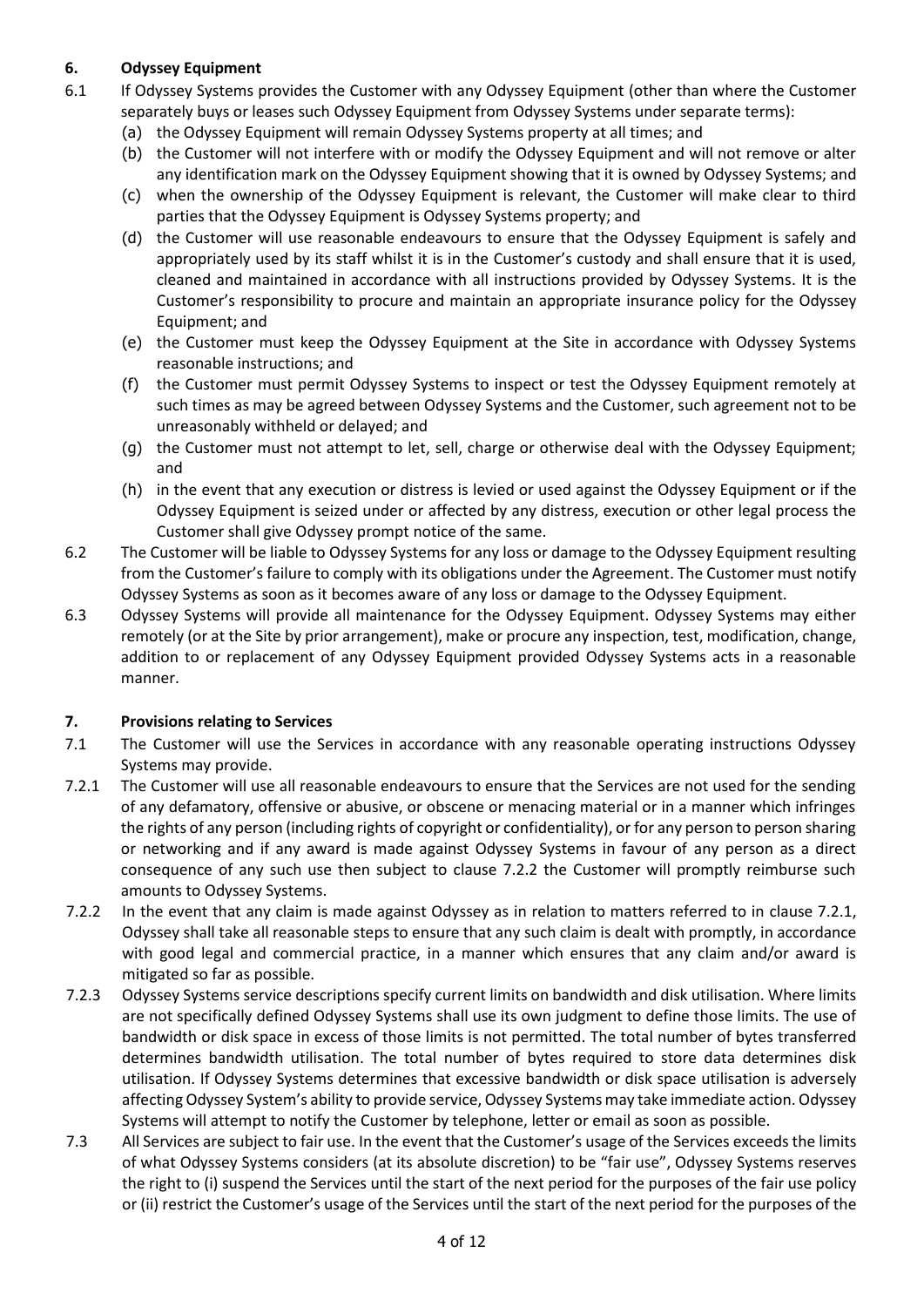fair use policy or (iii) make such additional charges for the excess usage of the Services as are detailed in the Agreement or in the fair use policy.

- 7.4 Odyssey Systems will use its best efforts to ensure that any Services provided as part of the Agreement are available.
- 7.5 Odyssey Systems uses traffic shaping to ensure the best performance for all its customers. Odyssey Systems shall have the right to adjust the protocols of the Services in order to ensure the best performance of the network generally, including downgrading of certain Services at specific times.
- 7.6 Odyssey Systems do not retain records of browsing of sites or visitor records, save where this is specified in the Proposal Document or is requested by the Customer for an additional charge (as detailed in a separate Agreement Document).

## **8. Suspension of Services**

- 8.1 Either party may, without terminating this Agreement, immediately suspend part or all of the Services until further notice if:
	- (a) it would be permitted to terminate this Agreement under Clause 11.4 (in the case of Odyssey Systems) or clause 11.5 (in the case of the Customer); or
	- (b) it is obliged to comply with an order, instruction or request of Government, an emergency services organisation, or other competent administrative authority. The suspending party will give the other the maximum period of notice practicable in the circumstances if it needs to suspend the Services for this reason; or
	- (c) (in the case of Odyssey Systems) Odyssey Systems needs to maintain or upgrade the Odyssey Systems Network at the Site, such maintenance or upgrade, where possible, to be carried out at a time agreed between the parties.
- 8.2 If it is necessary for Odyssey Systems to suspend the Services under Clause 8.1(b) or Clause 8.1(c), it will do so for as short a period as is practicable in all the circumstances.
- 8.3 If either of the parties suspends the Services due to any event in Clause 8.1, this will not exclude its right to terminate the Agreement later in respect of that or any other event, nor will it prevent either party claiming damages (or any other remedy) from the other party.
- 8.4 Odyssey Systems may suspend any maintenance services in respect of any hardware which the manufacturer of such hardware deems to be at (or past) the end of its maintainable life.
- 8.5 Without prejudice to the remainder of this clause, if the Customer fails to pay an Invoice by its due date (and has not notified Odyssey Systems that it is disputing the Invoice), Odyssey Systems may:

(a) restrict or suspend any Service relating directly to the unpaid amounts until the Customer has paid in full; and

(b) charge a re-installation fee to start the Services again.

## **9. Security**

- 9.1 Odyssey Systems will use reasonable efforts to maintain the security of the Services. However, in the event that the Customer takes any action (or omits to take any action) which Odyssey Systems reasonably believes compromises the Services (whether provided to the Customer or others), Odyssey Systems reserves the right to suspend or disconnect the Services until such action is rectified and the Customer shall indemnify Odyssey Systems for any loss or damage (including any costs to protect the Services) which Odyssey Systems incurs as a result of such action.
- 9.2 The Customer acknowledges that Odyssey Systems has an obligation to comply with all obligations under the Regulation of Investigatory Powers Act 2000 and the Data Retention and Investigatory Powers Act 2014 and all orders of an appropriate court, tribunal or regulatory authority and the Customer hereby authorises Odyssey Systems to do all such things and undertake all such actions as are necessary in order to so comply.
- 9.3 The Customer shall ensure that all passwords or access codes necessary to access the Services are kept confidential and that if any such passwords or access codes are released or otherwise compromised, that it shall immediately inform Odyssey Systems and take all such steps as Odyssey Systems requires to protect the Services. The security of all systems shall be the responsibility of the Customer. Odyssey Systems shall have no responsibility for any email fraud where such emails have not be caught by the email shield or for any unauthorised access or hacking attacks (or changes which have resulted from such access or hacking attacks) or for any access which has been authorised by the Customer, including where such access results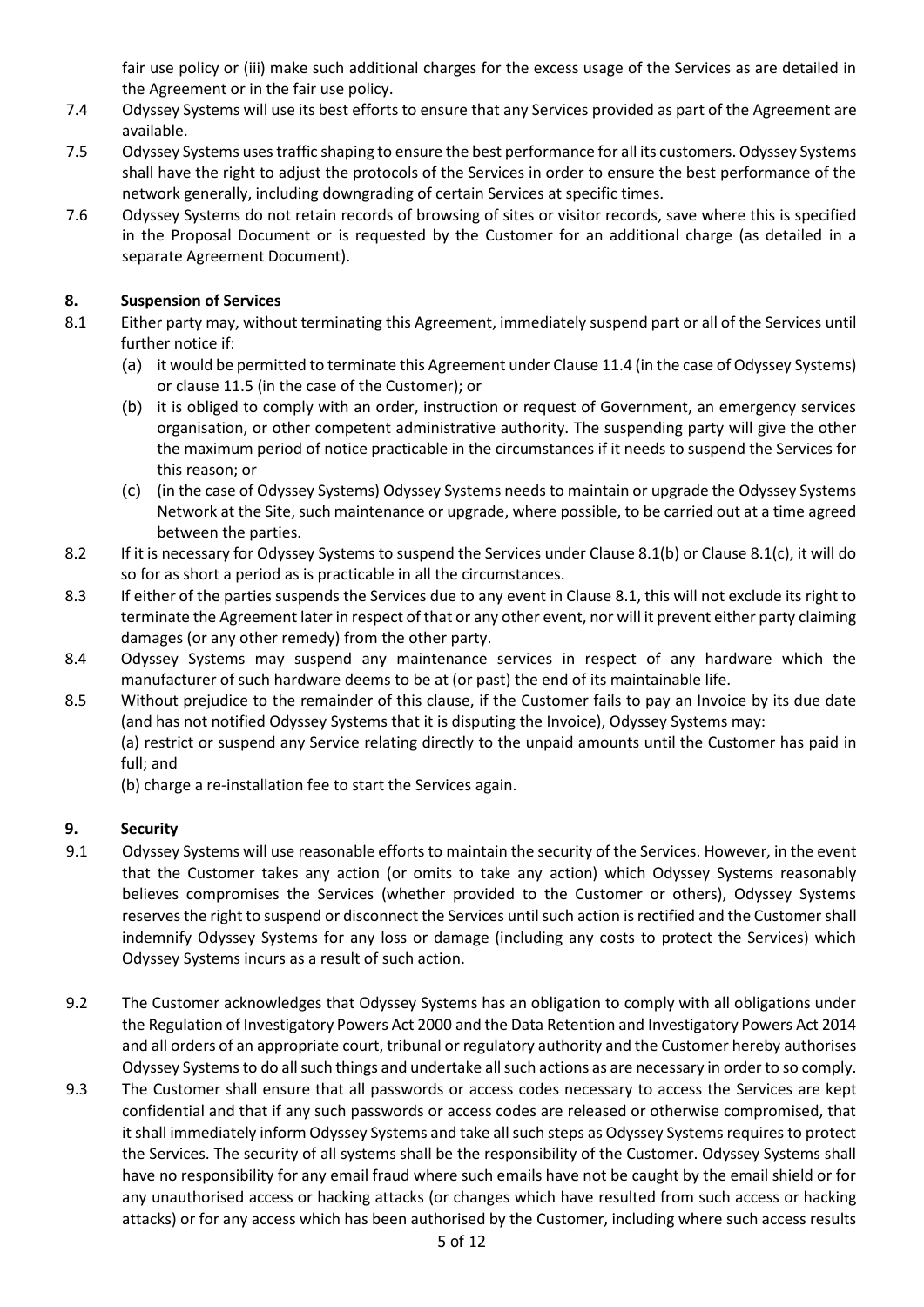from the Customer (or any representative, employee or other person associated with the Customer) providing any passwords (including wifi passwords), to any person or where the Customer permits any system to be operated for public use.

- 9.4 Odyssey Systems has the right to bar certain numbers or institute additional security protocols in the event that it believes that any Services (whether provided to the Customer or others), are the subject of dial through fraud. Odyssey Systems shall work with the Customer to ensure that the Customer is not adversely affected by such protocols but shall not be obliged to remove them in the event that Odyssey Systems reasonably believes that such protocols are necessary for the protection of the Customer or others. If the Customer requests the removal of such protocols, the Customer shall indemnify Odyssey Systems for any loss or damage which results as a result of such removal (including charges for any additional work undertaken by Odyssey Systems to rectify any such damage to the Customer's systems).
- 9.5 Odyssey Systems has no ability to protect the Customer from a distributed denial of service (DDoS) attack. Odyssey Systems will use reasonable efforts to assist the Customer in protecting the Services in the event that the Customer is subject to a DDoS attack. If any DDoS attack on the Customer is initiated by the Customer themselves (or any person for whom the Customer is responsible), the Customer shall indemnify Odyssey Systems for any loss or damage which results because of such DDoS attack (including charges for any additional work undertaken by Odyssey Systems to rectify any such damage to the Customer's systems).
- 9.6 Odyssey Systems has the right to change the radio frequency of any Service where required to do so by any appropriate authority and the Customer agrees that Odyssey Systems shall have no liability for any loss or damage incurred by the Customer in relation to such a change.

## **10. Charges and Payment**

- 10.1 Odyssey Systems will charge the Customer for the Services and the Equipment at the fixed prices specified in the relevant Agreement Document.
- 10.2 Odyssey Systems will invoice the Customer monthly in respect of Calls Charges or other usage charges properly delivered in the previous month and Services scheduled to be delivered in the forthcoming month. The Customer will pay all undisputed invoices by Direct Debit by the twenty first day after the date of the invoice. If the Customer is unable to pay by Direct Debit, the Customer must pay the charges by the fourteenth day after the date of invoice. Odyssey Systems may require the Customer to pay all sums due under this Agreement on demand and the Customer agrees to do so when a demand is presented to it.
- 10.3 Odyssey Systems will invoice the Customer within 14 days following the delivery of Equipment and the Customer will pay all undisputed invoices within 14 days of receipt of the relevant invoice.
- 10.4 Odyssey Systems reserves the right to charge daily interest on all amounts not paid in accordance with this Clause 10 until payment is received in full at the rate equal to four percent above HSBC Bank plc Base Lending Rate as current from time to time whether before or after judgment. This right to charge interest is without prejudice to Odyssey Systems' right to treat non-payment of sums due by the Customer as a repudiatory breach of this Agreement.
- 10.5 All sums due to Odyssey Systems under this Agreement are exclusive of Value Added Tax and any other applicable taxes which may from time to time be introduced, which shall be charged in accordance with the relevant regulations in force at the time of making the taxable supply and must be paid by the Customer.
- 10.6 Odyssey Systems may at any time change the charges specified in the Agreement Document by
	- (a) decreasing the charges without notice; or
	- (b) increasing the charges by giving the Customer (where practicable) 30 days' written notice.

In the event that the Customer fails to object in writing to the increase in prices within 14 days of the increase taking effect the Customer shall be deemed to have accepted the price. In the event that the Customer objects in writing to the price increase the parties shall attempt to resolve such difference by negotiation or, where such negotiation is unsuccessful, by the Dispute Resolution procedures in this Agreement.

10.7 Where an Agreement expires or is properly terminated by either party, the Customer shall pay any charges properly accrued under the Agreement unless agreed otherwise by the parties. The Customer shall be entitled to a pro-rata refund of any pre-paid charges or any other fees or sums paid in respect of any terminated Services that relate to any period after the relevant termination date.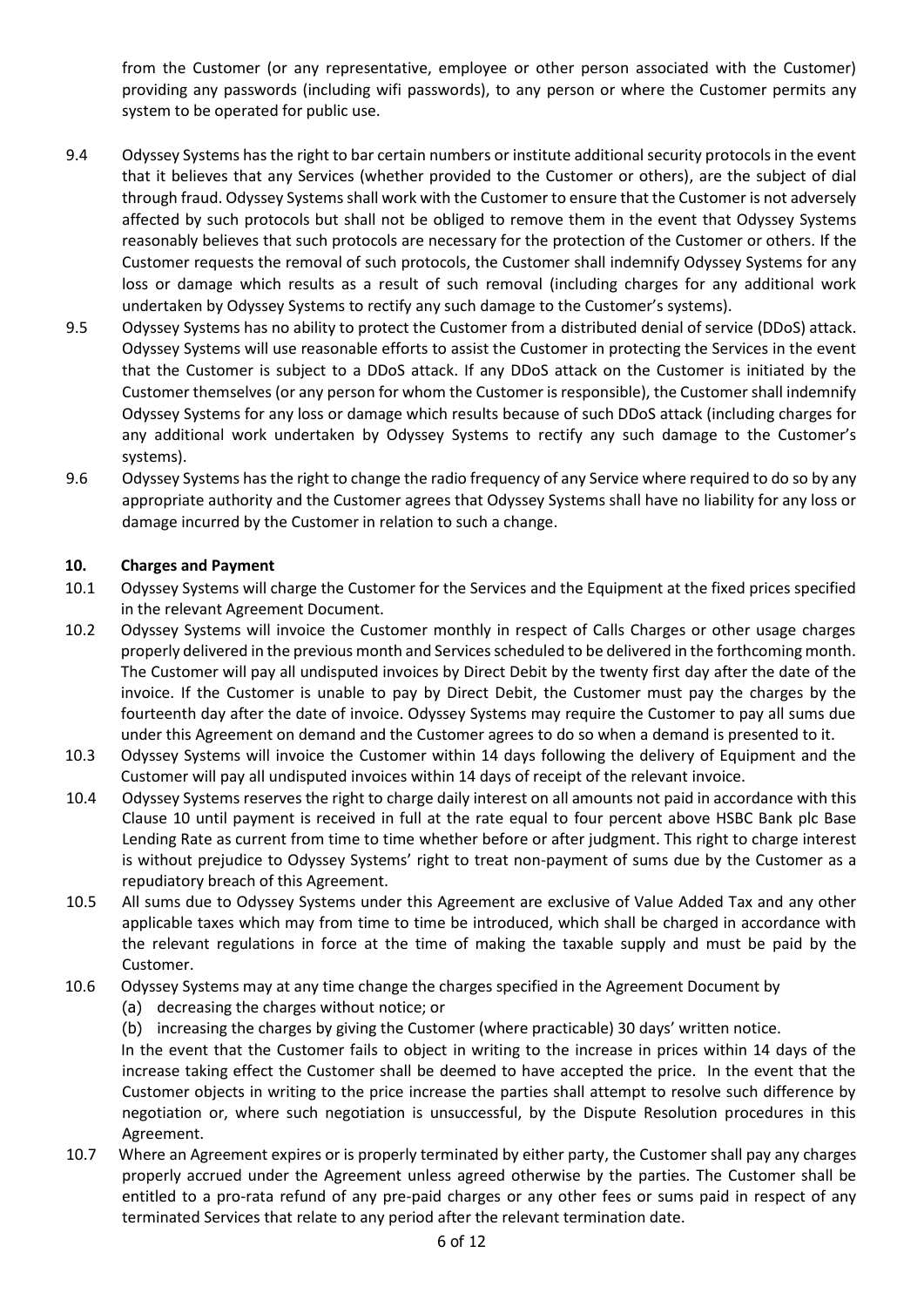- 10.8 The Customer will notify Odyssey Systems of the reasons for any disputed invoices within 14 days of receipt. In the event that no notification is given the Customer agrees that the invoice shall be regarded as undisputed.
- 10.9 Where the Customer elects not to pay by direct debit or receives a paper bill, Odyssey Systems shall have the right to make an additional charge (details of which are available on request) to take account of the additional administration necessary.
- 10.10 In the event that any direct debit is refused by the Customer's bank, Odyssey Systems shall have the right to charge an administration fee (details of which are available on request) in respect of each such refusal.
- 10.11 The Customer will be responsible for and will pay the Charges, whether a Service is used by the Customer or someone else. This includes all Charges resulting from unauthorised or fraudulent use.
- 10.12 The Customer will pay Odyssey Systems costs that Odyssey Systems incurs when recovering any amount owed by the Customer to Odyssey Systems, including any debt collection agency or legal costs.

## **11. Term and Termination**

- 11.1 The Agreement shall come into force on the Contract Commencement Date and shall continue in full force and effect until terminated in accordance with its terms.
- 11.2 Without prejudice to any other of the parties' respective rights under the Agreement, either party may terminate the Agreement or any supply of Services or Equipment by giving not less than thirty (30) days' written notice to the other to expire at the end of the Minimum Term. If such notice is not given by either party in accordance with this clause, the Agreement shall be automatically renewed for a further period equalling the Minimum Term and the "Minimum Term" for the purposes of this Agreement shall be such additional period. The charges due in respect of such annual renewal shall be either (i) the existing charges payable by the Customer or (ii) such higher charges as Odyssey Systems may notify to the Customer in accordance with clause 11.3.
- 11.3 Not less than thirty (30) days prior to the expiry of the Minimum Term, Odyssey Systems shall advise the Customer of the new charges which shall apply if the Agreement continues beyond the Minimum Term. In the event that the Customer does not terminate the Agreement in accordance with 11.2 at the end of the Minimum Term, the Customer agrees that it shall be deemed to have accepted the new charges and Odyssey Systems shall have the right to charge such new charges from the end of the Minimum Term.
- 11.4. Without prejudice to any other rights or remedies Odyssey Systems may have (either under this Agreement or at law), Odyssey Systems may terminate this Agreement or may cancel the Services at any Site immediately by serving written notice on the Customer if:
	- (a) the Customer becomes Insolvent; or
	- (b) the Customer fails to make any payment when it is due under this Agreement after receiving 14 days written notice to do so from Odyssey Systems; or
	- (c) the Customer commits a breach of any material obligation under this Agreement and (in the case of a remediable breach), fails to remedy the breach after receiving 30 days written notice to do so from Odyssey Systems; or
	- (d) the Customer's telecommunications licence under which the Customer has the right to run its telecommunications system is revoked or amended (and not replaced by an equivalent licence or right) so that Odyssey Systems is not permitted by law to provide the Service.
- 11.5 Without prejudice to any other rights or remedies the Customer may have (either under this Agreement or at law), the Customer may terminate this Agreement or may cancel the Services at any Site immediately by serving written notice on Odyssey Systems if:
	- (a) Odyssey Systems becomes Insolvent; or
	- (b) Odyssey Systems commits a breach of any material obligation under this Agreement and (in the case of a remediable breach) fails to remedy the breach after receiving 30 days written notice to do so from the Customer; or
	- (c) the Customer's telecommunications licence under which the Customer has the right to run its telecommunications system is revoked or amended (and not replaced by an equivalent licence or right) so that Odyssey Systems is not permitted by law to provide the Services.
- 11.6 In this Clause "Insolvent" means the appointment of or the application to a court for the appointment of a trustee in bankruptcy, liquidator, provisional liquidator, administrator, administrative receiver or receiver, the entering into a scheme of arrangement or composition with or for the benefit of creditors generally, any reorganisation, moratorium or other administration involving its creditors or any class of its creditors,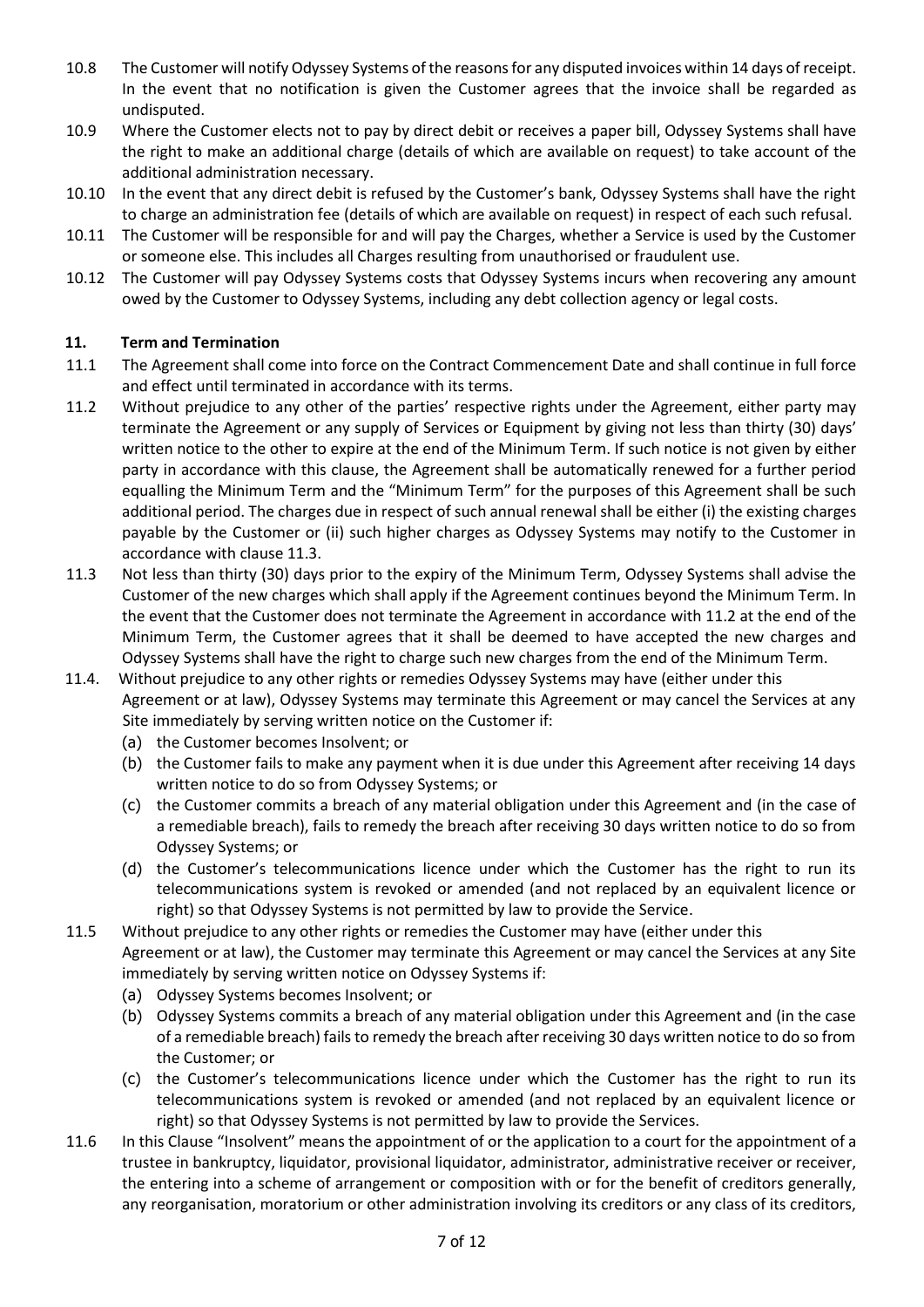a resolution or proposed resolution to wind it up, or becoming unable to pay its debts as and when they fall due or becoming deemed to become unable to pay its debts as and when they fall due within the meaning of Section 123 of the Insolvency Act 1986.

- 11.7 If the Customer terminates this Agreement before the end of the Minimum Term other than where the Agreement is terminated under clause 11.5, Odyssey Systems shall have the right to levy early termination charges in respect of any unexpired period of the Minimum Term. These early termination charges shall be calculated as being (i) the remaining Average Charges for the year in which the Agreement is terminated PLUS (ii) an amount for each subsequent unexpired year of the Minimum Term calculated as follows:
	- (i) 100 % of the Average Charges for the second year of the Minimum Term;
	- (ii) 90% of the Average Charges for the third year of the Minimum Term;
	- (iii) 80% of the Average Charges for the fourth year of the Minimum Term; and
	- (iv) 70% of the Average Charges for the fifth year of the Minimum Term.

For the purposes of this clause, "Average Charges" means the average annual charges payable for the Calls and Services (averaged from the beginning of the Agreement).

- 11.8 The Customer acknowledges that it considers the early termination charges referred to in clause 11.7 of this Agreement are reasonable and proportionate to protect Odyssey Systems legitimate interests in the event of early termination of the Agreement and that the early termination charges are neither penal, extravagant nor unconscionable.
- 11.9 If a Service terminates or expires for any reason, any other Services provide by Odyssey Systems to the Customer will remain unaffected and both parties will continue to perform each of their obligations under them as agreed in the relevant Agreement Document and/or these Terms.

#### **12. After Termination**

- 12.1 On termination of this Agreement or cancellation of all or any of the Services under Clause 11, or termination of this Agreement under Clause 14, all amounts then owed by the Customer to Odyssey Systems under the Agreement shall become immediately due and payable in accordance with the Clause 10 and the Customer must:
	- (a) immediately stop using the Services to the extent that they have been cancelled or the Agreement has been terminated; and
	- (b) immediately stop using any Odyssey Equipment which is not owned by the Customer; and
	- (c) allow Odyssey Systems to enter the Sites during normal business hours at a time agreed by the Customer to remove the relevant Odyssey Equipment. The Customer's obligations in respect of the Odyssey Equipment will continue to apply until Odyssey Systems has removed the relevant Equipment.
- 12.2 Where the Agreement expires and/or any notice of termination is given in respect of all or any of the Services or the Equipment, for the duration of the notice period and for a reasonable period thereafter Odyssey Systems shall co-operate with any transfer of the provision of the Services from Odyssey Systems to a third party.
- 12.3 Termination or expiry of this Agreement and/or any part of it for whatever reason, shall be without prejudice to any obligations or rights of either party which may have accrued before termination or expiry and shall not affect any provision of the Agreement which is expressly or by implication intended to come into effect on or to continue in effect on such termination or expiry.
- 12.4 On termination of this Agreement, Odyssey Systems shall co-operate with the Customer (or any replacement supplier of services appointed by the Customer) to transfer any phone numbers, but Odyssey Systems shall have no liability to ensure the transfer of such phone numbers at any time. Nothing in this Agreement shall obligate Odyssey Systems to transfer any "Gold" numbers (as specified in the Agreement Document) to the Customer (or any replacement supplier of services) and the ownership of any "Gold" numbers shall remain at all times with Odyssey Systems. The Customer agrees that it shall be liable for continued payment of Odyssey Systems' fees (on the Odyssey non-contract rate applicable at the time that such work is carried out, details of which are available on request), until such transfer is fully effected or until Odyssey Systems advises the Customer that further transfer cannot be effected.
- 12.5 On termination of this Agreement, Odyssey Systems shall transfer control of any domain name to the Customer. For the avoidance of doubt, ownership of any domain name is the responsibility of the Customer and Odyssey Systems shall have no liability for the ownership of any domain name being incorrect or having been transferred in accordance with the requirements of Nominet or any applicable legislation.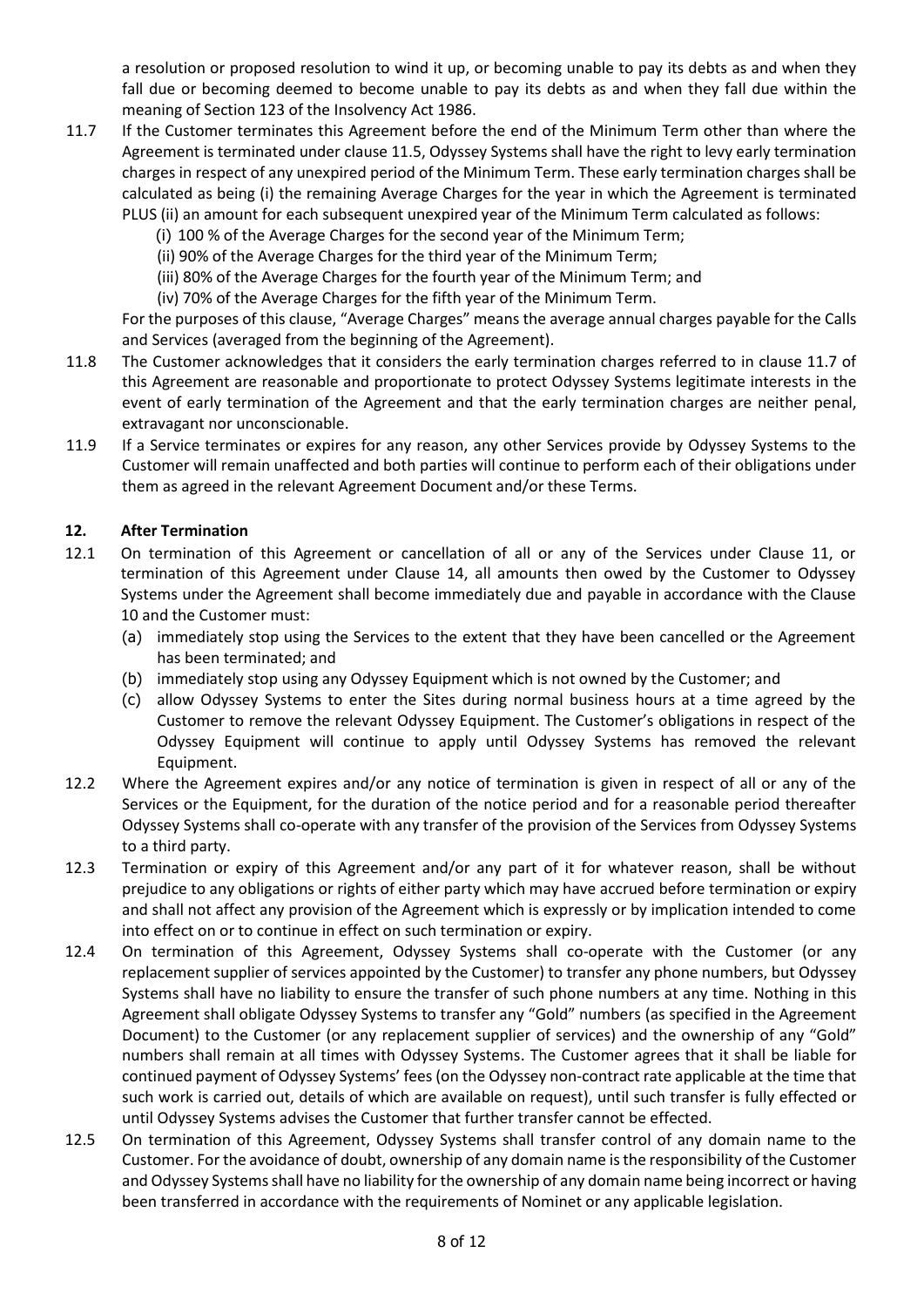12.6 Odyssey Systems shall have no obligations under clauses 12.4 or 12.5 unless and until the Customer has paid all outstanding monies due under the Agreement.

# **13 Complaints**

13.1 Where the Customer is eligible for Ombudsman Services, if the Customer wishes to make a complaint about Odyssey Systems the complaints procedure and details of how to make a complaint can be found at the following web address: [www.odyssey-systems.co.uk](http://www.odyssey-systems.co.uk/)

# **14 Dispute Resolution**

- 14.1 If a dispute arises out of or in connection with this agreement, or the performance, validity of enforceability of it ('Dispute') then the parties must follow the procedures set out in this clause.
- 14.2 Either party shall give to the other written notice of the Dispute, setting out its nature and full details ('Dispute Notice'), together with any relevant documents. On service of the Dispute Notice the Parties shall attempt in good faith to resolve the dispute by negotiation.
- 14.3 If the parties are unable for any reason to resolve the Dispute within 30 days of service of a Dispute Notice, the parties agree to enter into mediation in good faith to settle the Dispute. To initiate a mediation a party must serve notice in writing ('ADR Notice') to the other party to the Dispute referring the dispute to mediation. Unless agreed otherwise by the parties, the mediator shall be appointed by the Centre for Effective Dispute Resolution (CEDR) and the mediation must start within 21 days of the ADR Notice being served.
- 14.4 No party may commence any court proceedings in relation to the Dispute until 28 days after the service of the ADR Notice, provided that the right to issue proceedings is not prejudiced by a delay.
- 14.5 If the Dispute is not resolved within 28 days of the service of the ADR Notice, or either party fails to participate or ceases to participate in the mediation before the expiry of the 28 day period, the Dispute shall be finally resolved by the courts of England and Wales.
- 14.6 The provisions of clause 14 shall not apply to any proposed action by Odyssey to recover any Charges or payment due to it from the Customer, including the payment of any Early Termination Charge.

## **15. Limitation of Liability**

- 15.1 Nothing in this Agreement excludes or restricts either party's liability;
	- (a) for death or personal injury resulting from that party's negligence; or
	- (b) arising from any defect in Equipment if and to the extent that party is liable under Part 1 of the Consumer Protection Act 1987 or any safety regulations made under it; or
	- (c) arising from a breach by that party of its statutory duty under section 41(1) of the Consumer Protection Act 1987, not to contravene any obligation contained in safety regulations made under section 11 of the Consumer Protection Act 1987; or
	- (d) in respect of fraud or fraudulent statements; or
	- (e) in respect of any other liabilities which cannot be lawfully excluded or limited.
- 15.2 Unless otherwise expressly stated, either party's liability in contract, tort or otherwise including any liability for negligence howsoever arising out of or in connection with the performance of either party's obligations under this Agreement is limited to the price paid for the affected Service(s) by the Customer for the previous 3 months (or since the Contract Commencement Date if less than 3 months).
- 15.3 Neither party will be liable to the other under this Agreement in contract, tort (including negligence) or otherwise for any loss of revenue, business contracts, anticipated savings, or profits or any indirect, special or consequential loss.
- 15.4 Neither party will be liable to the other for any failure to comply with its obligations under this Agreement to the extent that this liability arises as a result of the failure by the other party to fulfil its obligations under this Agreement.
- 15.5 Neither party shall be liable to the other in tort (including negligence) breach of contract breach of statutory duty or otherwise due to under and/or arising out of or in connection with this Agreement to the extent that such loss or damage is indirect consequential special or punitive.
- 15.6 The provisions of this Clause continue to apply despite the termination or expiry of this Agreement.
- 15.7 The sole remedy available to the Customer in respect of any breach by Odyssey Systems of any service level agreement given by Odyssey Systems shall be a credit for the relevant period during which Odyssey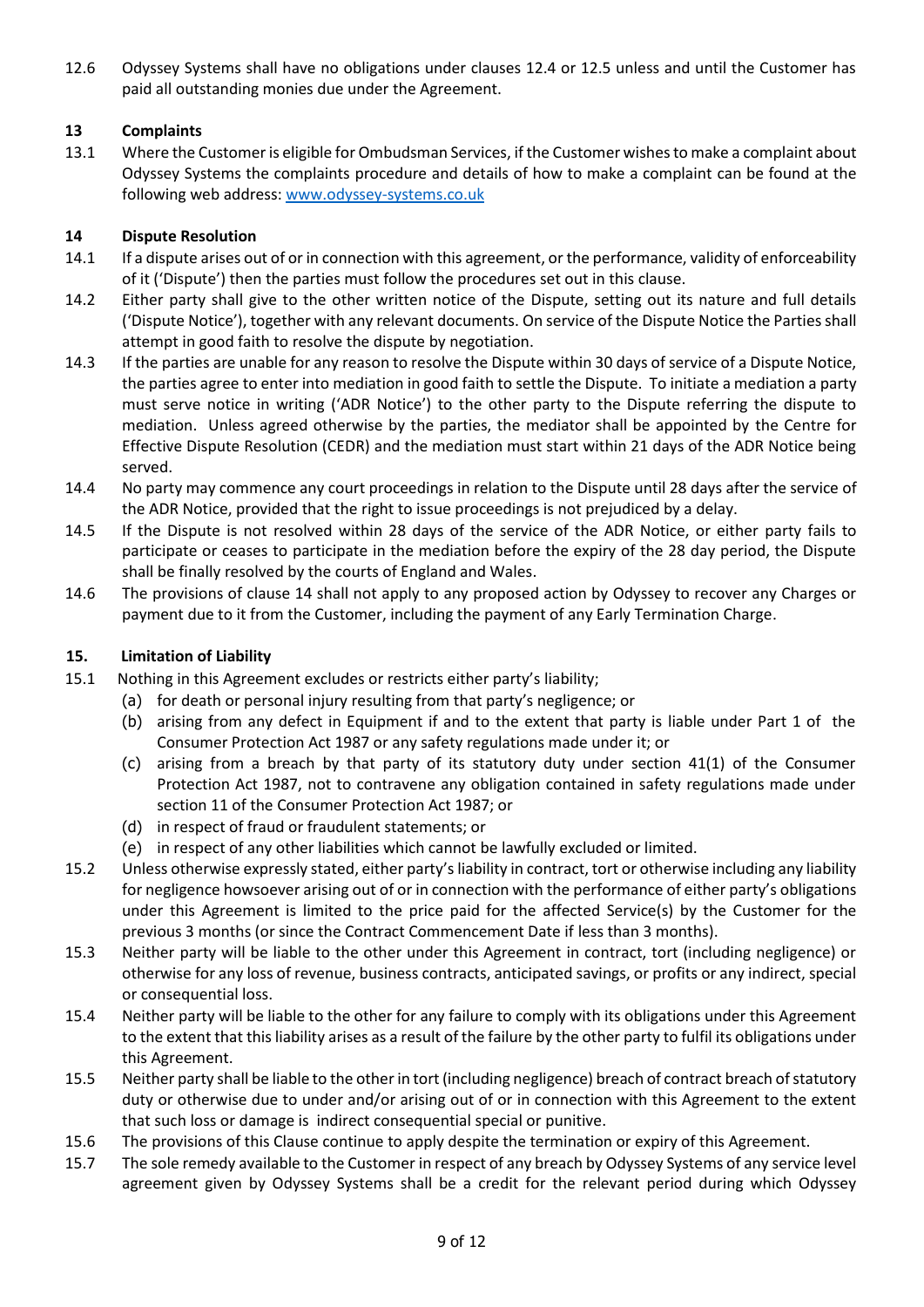Systems breach such service level. Such credit may only be applied to future charges due from the Customer or Odyssey Systems and no refund or reimbursement shall be payable to the Customer.

15.8 Odyssey Systems will not be liable if it fails to do something which Odyssey Systems is supposed to under the Agreement whether or not there is a Force Majeure Event (in which case, clause 14 shall apply) to the extent that Odyssey Systems' failure is due to:

(a) the Customer's failure to carry out any of their responsibilities under the Agreement or carry them out late, in which case the Customer shall pay Odyssey Systems for any reasonable costs Odyssey Systems incurs as a result; or

(b) anyone other than Odyssey Systems, its subcontractors or suppliers doing something or not doing something that they are required to do.

## **16. Force Majeure**

- 16.1 Neither party shall be liable for any delays or failures to perform any part of its obligations under this Agreement where performance of such obligation is prevented due to any cause beyond the first party's reasonable control, including but not limited to any act of God, severe weather, failure or shortage of power supplies, flood, drought, lightning or fire, the act or omission of Government (UK or devolved), highways, authorities, other telecommunications operators or administrations or other competent authority, or the obstruction by a third party of line of sight between microwave installations, war, military operations, riot or pandemic, provided that the party so affected shall use all reasonable endeavours to resume performance of its obligations as quickly as possible and shall give the other party prompt and full particulars of the failure or delay, and consult with the other party concerning the delay or failures from time to time (as and when appropriate.)
- 16.2 If any event described in Clause 14.1 lasts for more than three months from the date of its commencement and that event prevents either party from performing all or a material part of its obligations during that period either party may, by giving 14 days written notice to the other party terminate this Agreement.

### **17. Information Confidentiality and Data Protection**

- 17.1 Each of the parties will promptly provide the other (where reasonable, free of charge) with any information which the other may reasonably require to enable it to proceed with the performance of its obligations under this Agreement, including (in the case of Odyssey Systems) any information which Odyssey Systems may reasonably request for the purpose of credit verification.
- 17.2 Each party shall comply with clause 23 in relation to all information disclosed to it by the other.
- 17.3 The Customer acknowledges that Odyssey Systems may, and permits Odyssey Systems to use information about the calls routed through any Equipment including but not limited to origin, destination, duration, route and time, provided that such information is only used by Odyssey Systems in so far as is necessary to enable Odyssey Systems to perform its obligations under this Agreement.
- 17.4 Both parties shall comply fully with the Data Protection Legislation and procure that its employees, agents and contractors so comply when dealing with information given to the other party under this Agreement and when otherwise performing its obligations under the Agreement.
- 17.5 The parties will ensure that they have all appropriate consents and notices in place to enable the lawful transfer of personal data.
- 17.6 If Odyssey Systems receives personal data (as defined in the Data Protection Legislation) pursuant to the Agreement Odyssey Systems shall process it in accordance with any policy it has in place relating to the processing of personal data.
- 17.7 Odyssey Systems and the Customer shall:
	- at their own cost, assist in responding to any request from a Data Subject and ensure compliance with its obligations under the Data Protection Legislation
	- notify the other on becoming aware of a Data Breach
	- at the written request of the other delete or return Personal Data and copies thereof unless required by law to store the Personal Data
	- maintain complete and accurate records and information to demonstrate compliance with these provisions.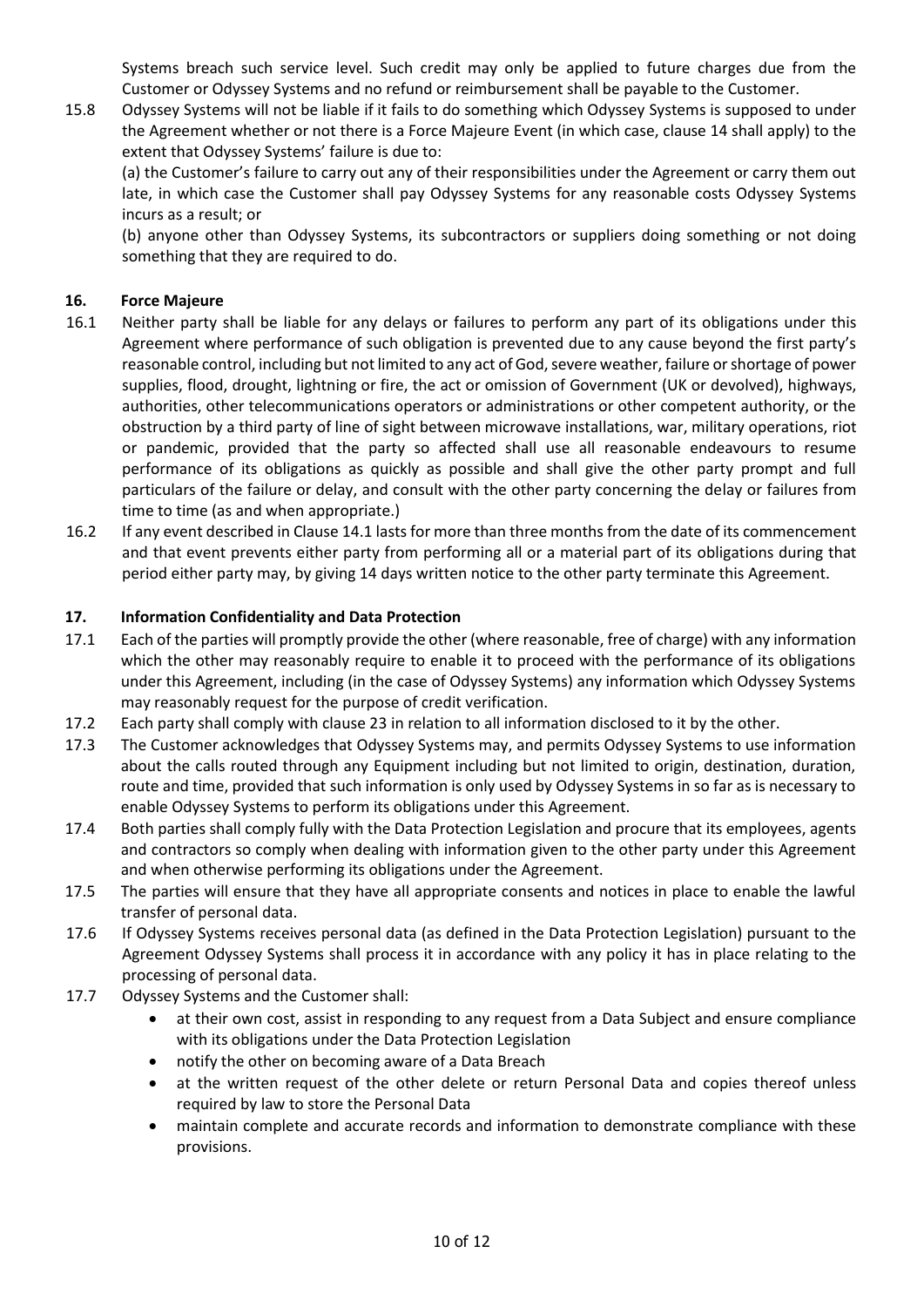## **18. Intellectual Property Rights**

- 18.1 All legal and beneficial rights in software in whatever form which Odyssey Systems provides to the Customer for the purpose of using the Services the Odyssey Equipment or the Equipment will remain at all times Odyssey Systems property or the property of its licensor.
- 18.2 To the extent that it is so entitled, Odyssey Systems grants the Customer a non-exclusive non-transferable licence to use such software for the sole purpose of using the Services the Equipment and or the Odyssey Equipment. The Customer will not reproduce the software, save that the Customer will be entitled to make a single back-up copy for security purposes only. The Customer will not modify, adapt, translate, reverse engineer or disassemble the software but if the Customer wishes to exercise its rights under section 50B of the Copyright, Designs and Patents Act 1988 then Odyssey Systems will give the Customer information about the terms on which such rights may be exercised.
- 18.3 Copyright in all documents, drawings and information including if applicable any access codes supplied to the Customer in connection with this Agreement remain vested in Odyssey Systems or the copyright owner. Such documents, drawings and information are confidential and will not be copied, disclosed or used (except for the purpose for which they were supplied) without Odyssey Systems prior written consent.

### **19. Notices**

Notices given by Odyssey Systems shall be sent to the Customer's address specified in the relevant Sales Agreement or Network Services Agreement and invoices shall be sent to the Customer's billing address notified by the Customer to Odyssey Systems each as varied by notice in writing from time to time. Notices to Odyssey Systems from the Customer must be to the Registered Office. Notices given under this Agreement must be given in writing.

### **20. Assignment**

- 20.1 Subject to Clause 18.2, the Customer may not assign or try to assign or otherwise deal with any of its rights and obligations under this Agreement without Odyssey Systems prior written consent.
- 20.2 Odyssey Systems may assign, sub-contract or otherwise deal with all or any of its rights and obligations under this Agreement.

#### **21. Change to the Agreement**

Notwithstanding any other provision of this Agreement, Odyssey Systems may change the Agreement at any time by notice in writing to the Customer if it needs to do so to comply with any law or statutory obligation and will use its reasonable endeavours to ensure that any change to the Agreement does not result in any deterioration in either the Services or Equipment or both.

#### **22. General**

- 22.1 Failure by either party to enforce any of its rights under this Agreement is not to be taken as or deemed to be a waiver of that right unless the waiving party acknowledges the waiver in writing.
- 22.2 Part or all of any Clause of this Agreement that is unenforceable or illegal will be severed from this Agreement and will not affect the enforceability of the remaining provisions of this Agreement.
- 22.3 This Agreement is governed by the law of England and Wales, and the parties agree to submit disputes in connection with this Agreement to the exclusive jurisdiction of the courts of England and Wales.
- 22.4 A person who is not a party to the Agreement has no right under the Contracts (Rights of third Parties) Act 1999 to enforce any term of the Agreement.

#### **23. Confidentiality**

23.1 Subject to Clause 15, both Odyssey Systems and the Customer will keep all information which is of a confidential nature, including but not limited to any information concerning the business, affairs, customers, clients or suppliers or the other party, ("Confidential Information") confidential and neither party will disclose it unless such disclosure is necessary:

(a) to meet that party's rights and responsibilities, to perform its obligations under or in connection with the Agreement, or to receive any benefit under the Agreement and then only to that party's employees, agents, affiliates, officers, directors, advisers and, for Odyssey Systems only, Odyssey Systems' subcontractors or suppliers, who need to know. The party disclosing the Confidential Information will ensure that the people receive it comply with this clause; or